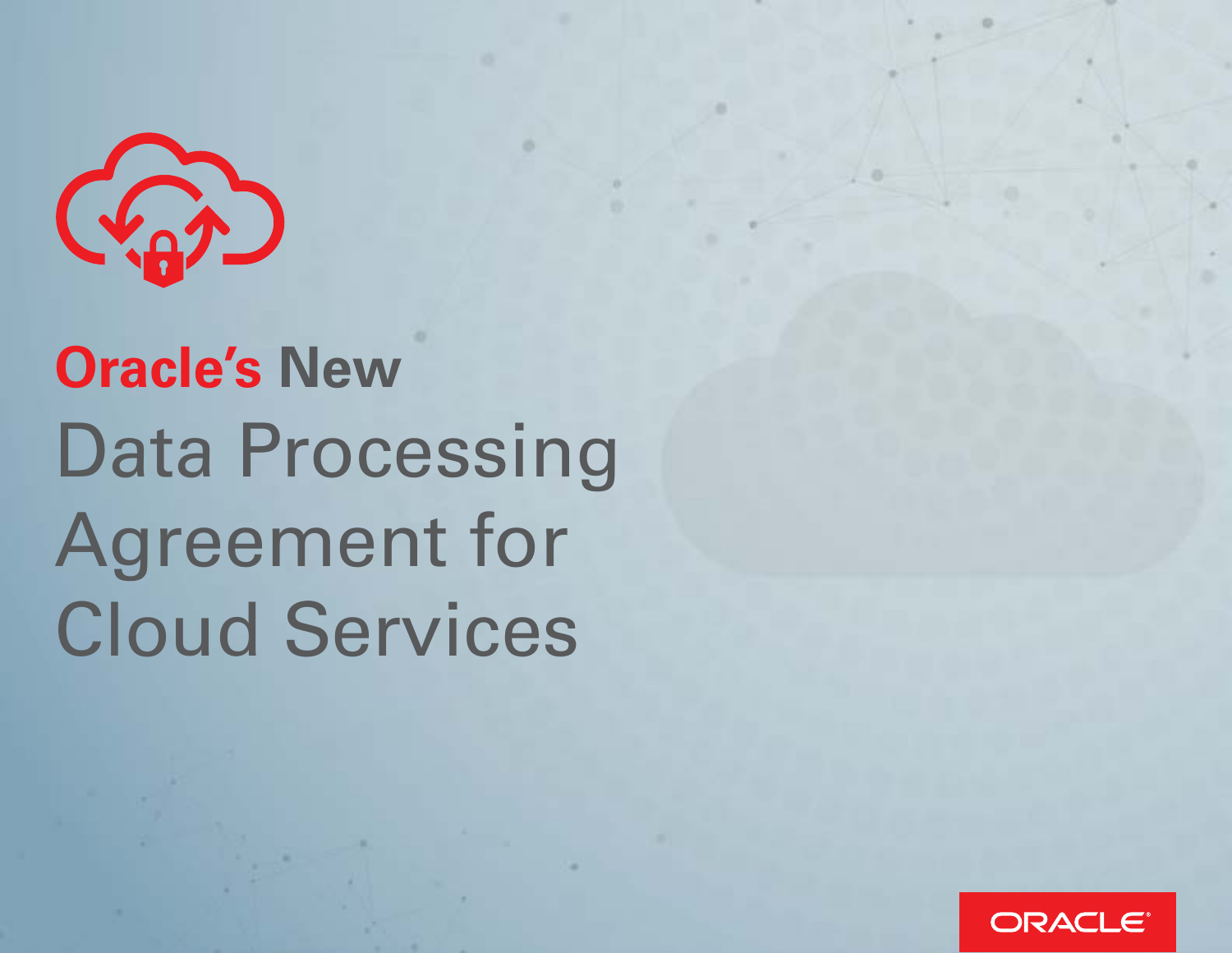Ħ

## <span id="page-1-0"></span>What are we What are we announcing?

[What changes can](#page-2-0)  I expect to see to the DPA?

[How can I leverage](#page-6-0)  the new DPA?

[What else is Oracle](#page-7-0)  doing to address GDPR?

 requirements under the **[EU General Data Protection Regulation \(GDPR\)](http://ec.europa.eu/justice/data-protection/)** We wan[t to help our customers address their priv](http://ec.europa.eu/justice/data-protection/)acy and security

[detail how](http://www.oracle.com/dataprocessingagreement) we handle customer personal data when we provide our broad range of Cloud services to our customers. We have therefore updated the **[Oracle Data Processing Agreement](http://www.oracle.com/dataprocessingagreement)  [for Cloud Services](http://www.oracle.com/dataprocessingagreement)** (DPA) for th[is purpose and to describe in greater](http://www.oracle.com/dataprocessingagreement) 

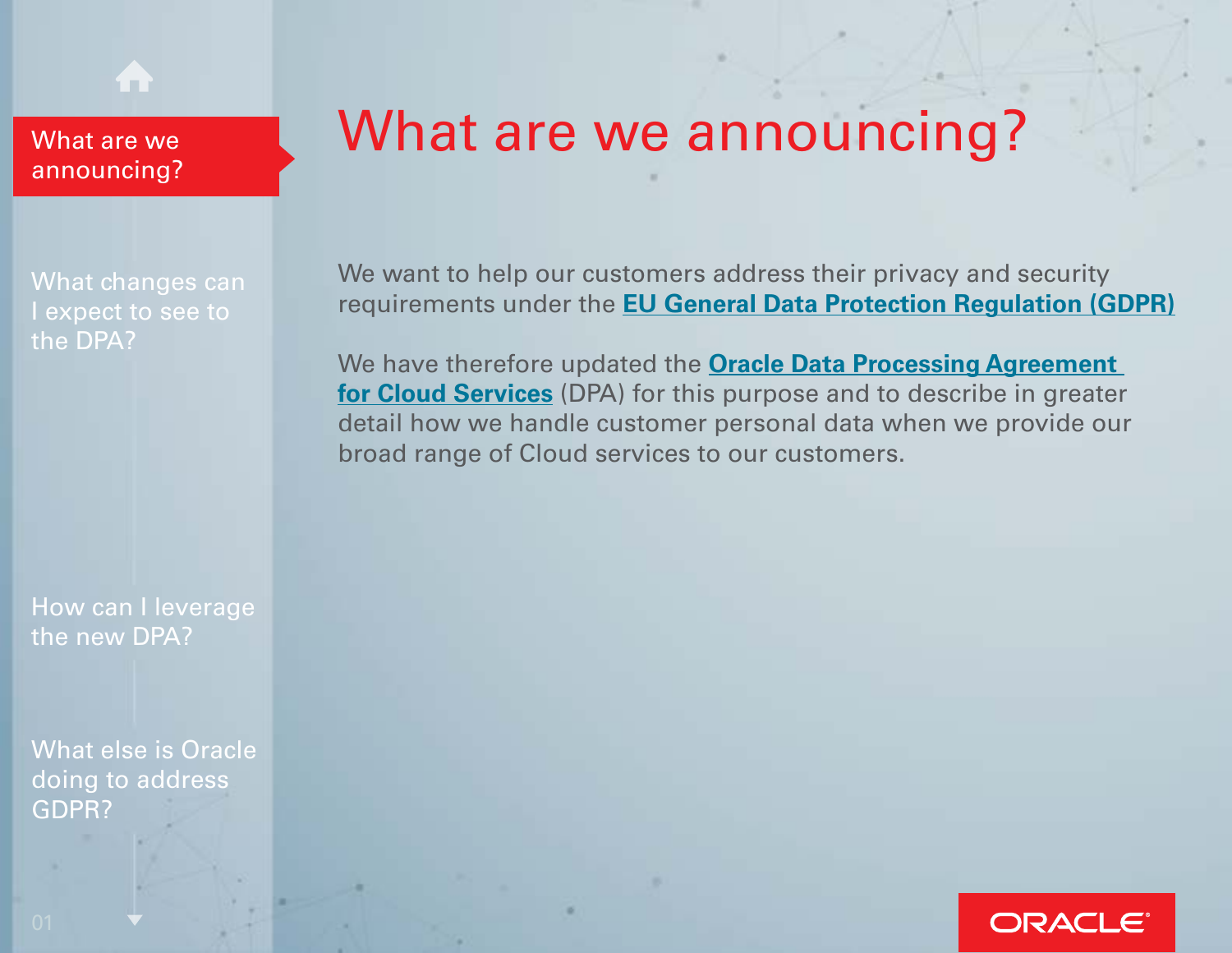



<span id="page-2-0"></span>[What are we](#page-1-0) **What changes can I expect** announcing? **to see to the DPA?** 

We have created this document to make it easy for you to review these updates and learn how we have mapped these to specific GDPR information requirements for data processing agreements.

|                                                  | <b>TOPIC</b>                        | <b>GDPR DPA INFORMATION</b><br><b>REQUIREMENT</b>                                                            | <b>ORACLE DPA</b>                                                                                                                                                                                       |
|--------------------------------------------------|-------------------------------------|--------------------------------------------------------------------------------------------------------------|---------------------------------------------------------------------------------------------------------------------------------------------------------------------------------------------------------|
|                                                  | <b>Scope</b>                        | Document the subject<br>matter and duration of the<br>processing operations<br>(Art. 28.3 GDPR)              | <b>Section 1</b> describes how our DPA applies<br>throughout the entire services term of your<br>order to any personal data you provide to us<br>for the Cloud services you have ordered <sup>1</sup> . |
| How can I leverage<br>the new DPA?               | <b>Description of</b><br>processing | Document the categories of<br>personal data and data<br>subjects handled by your<br>cloud vendor (Art. 28.3) | Section 4 lists categories of personal data<br>that customers may share with Oracle as<br>part of our broad range of Cloud services.                                                                    |
|                                                  | <b>Purpose</b><br><b>limitation</b> | Document the nature and<br>purpose of the processing<br>operations (Art. 28.3)                               | Sections 3, 5, and 13 describe how we<br>handle your data to provide you with<br>the Cloud services you have ordered.                                                                                   |
| What else is Oracle<br>doing to address<br>GDPR? | <b>Data Transfers</b>               | Establish an appropriate<br>basis for transfers to third<br>countries (Art. 28.3.a & 46).                    | <b>Section 7 of the DPA establishes a</b><br>framework to allow third country transfers<br>to Oracle and its global affiliates and third<br>party subprocessors.                                        |

**1** Exceptions may apply for selected service offerings for which specifc privacy terms are specifed in your agreement.

### ORACLE®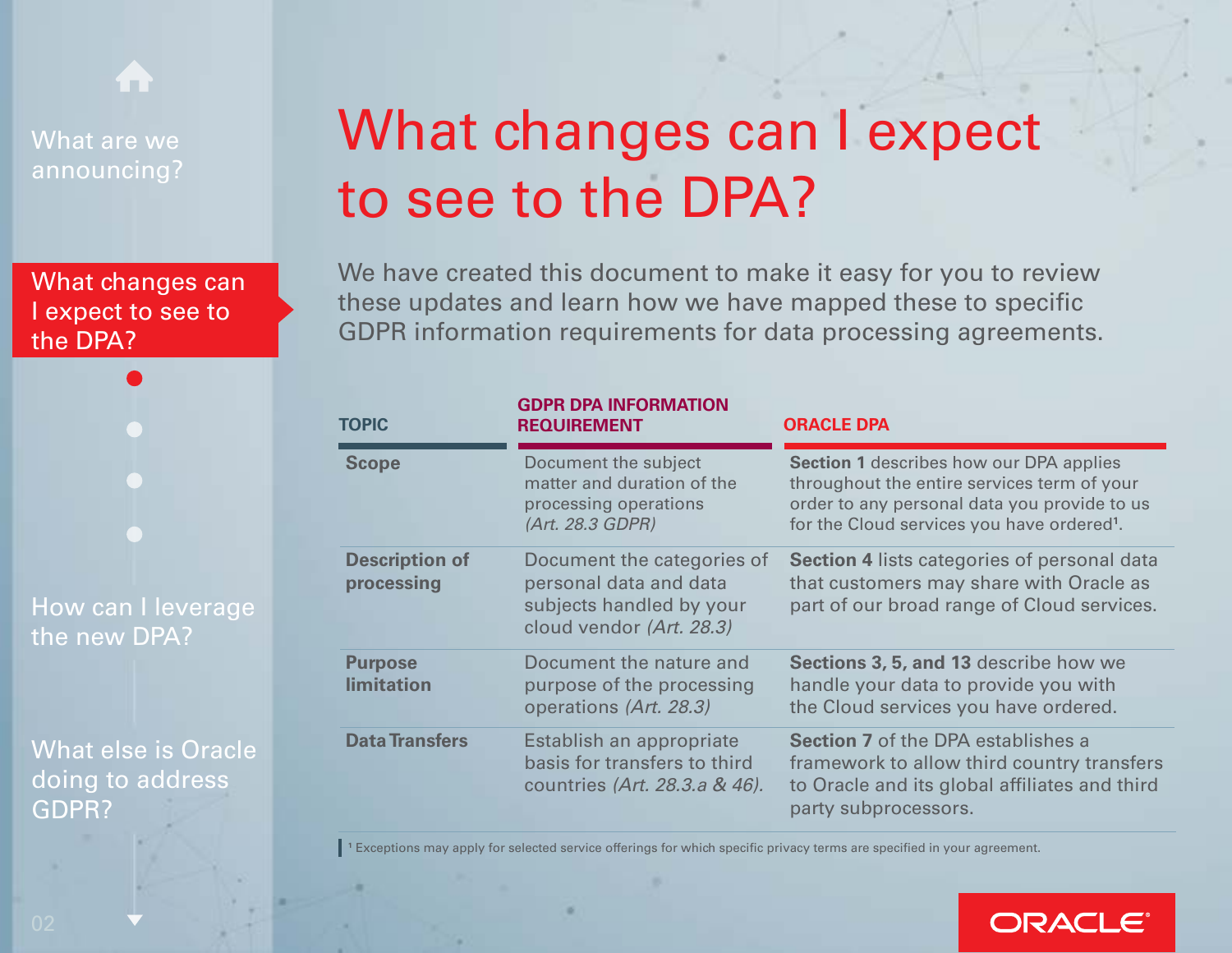

# [What are we](#page-1-0) **What changes can I expect** announcing?<br> **to see to the DPA?**

| What changes can<br>I expect to see to<br>the DPA?                                            | <b>Data Protection</b><br><b>Officer</b>            | Designation of a Data<br><b>Protection Officer</b><br>(Art. 37.1).                                   | Section 14 of the DPA provides contact<br>information for Oracle's designated Data<br><b>Protection Officer.</b>                                                                                                                                                                                                                     |
|-----------------------------------------------------------------------------------------------|-----------------------------------------------------|------------------------------------------------------------------------------------------------------|--------------------------------------------------------------------------------------------------------------------------------------------------------------------------------------------------------------------------------------------------------------------------------------------------------------------------------------|
|                                                                                               | <b>Data controller</b><br>rights and<br>obligations | Describe the rights and<br>obligations of the data<br>controller (Art. 28.3, 28.3.f,<br>$& 35 - 36)$ | Sections 3.1, 5.2 and 5.4 provide detail<br>about how you remain in control of your<br>data, whether it is to have your data returned<br>to you or deleted following termination of<br>the services, to audit what we are doing with<br>your data, to be notified about personal data<br>breaches, or to assist you with your DPIAs. |
| How can I leverage<br>the new DPA?<br><b>What else is Oracle</b><br>doing to address<br>GDPR? | <b>Customer</b><br><b>instructions</b>              | Ensure that your cloud<br>vendor only acts on your<br>written instructions<br>(Art. 28.3.a and 29)   | Section 5 describes how we handle your<br>data only per your instructions as<br>reflected in our DPA, security policies<br>and any additional instructions within<br>the scope of services.                                                                                                                                          |
|                                                                                               | <b>Confidentiality</b>                              | Ensure that your cloud<br>vendor handles your data<br>in a confidential manner<br>(Art. 28.3.b)      | Section 9.3 describes how staff that may<br>have access to your data are subject to a<br>duty of confidentiality.                                                                                                                                                                                                                    |

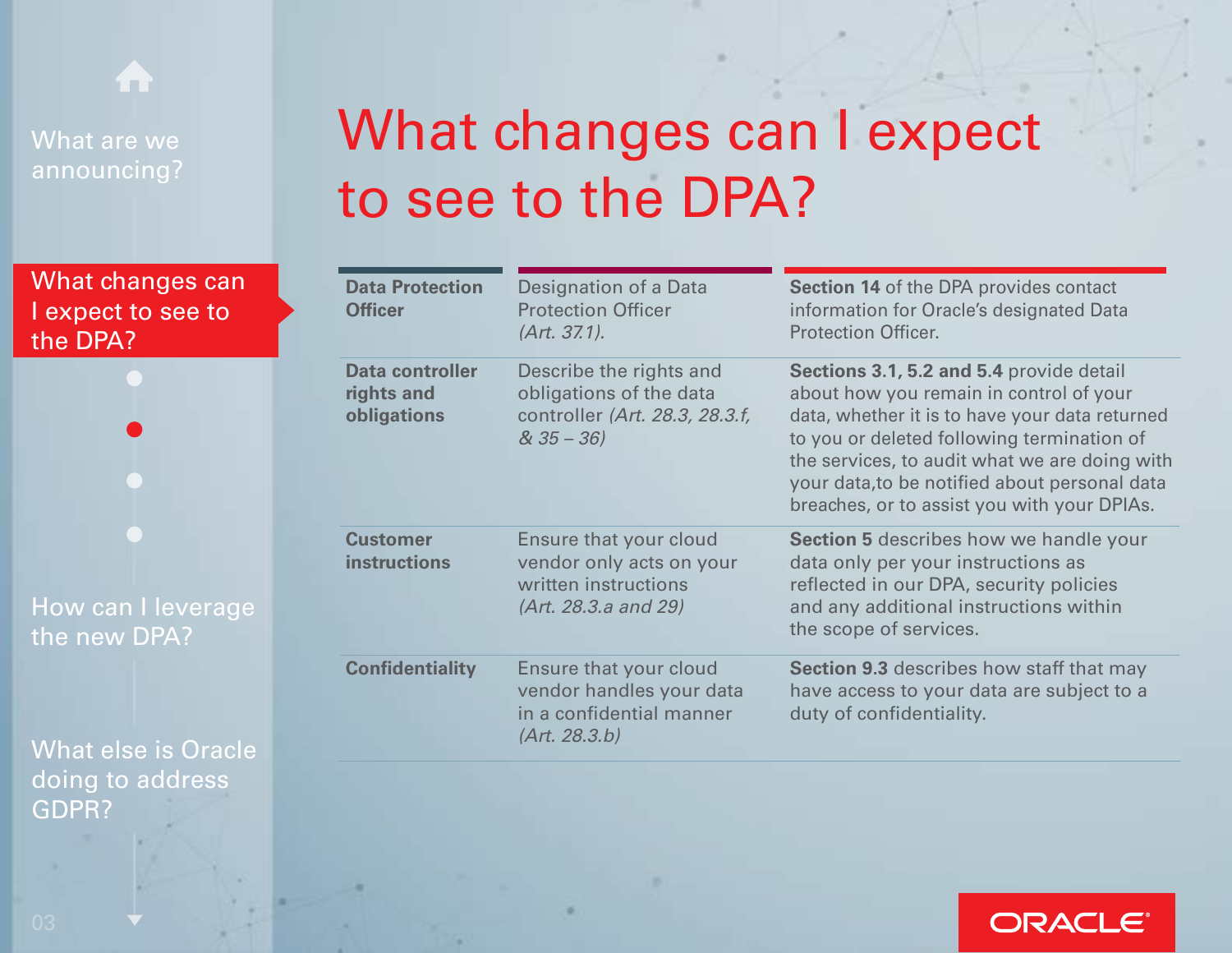

# [What are we](#page-1-0) **What changes can I expect** announcing?<br> **to see to the DPA?**

| What changes can<br>I expect to see to<br>the DPA?<br>How can I leverage<br>the new DPA? | <b>Security</b>                                         | Ensure that your cloud<br>vendor has a good security<br>posture (Art. 32) and can<br>also assist you with meeting<br>your own security-related<br><b>GDPR</b> obligations<br>(Art. 28.3.e and 32). | In addition to the security commitments<br>described in Section 9 of our DPA,<br>we make available for your review our<br><b>Hosting &amp; Delivery Policies and our</b><br><b>Cloud Services Specifications, which</b><br>provide further detail on the security<br>controls applicable to or available for<br>your Cloud services.                                                                                                                                  |
|------------------------------------------------------------------------------------------|---------------------------------------------------------|----------------------------------------------------------------------------------------------------------------------------------------------------------------------------------------------------|-----------------------------------------------------------------------------------------------------------------------------------------------------------------------------------------------------------------------------------------------------------------------------------------------------------------------------------------------------------------------------------------------------------------------------------------------------------------------|
|                                                                                          | <b>Subprocessors</b><br>and Oracle<br><b>Affiliates</b> | See to it that your cloud<br>vendor only engages<br>subprocessors by providing<br>you with prior notice and by<br>giving you the opportunity<br>to object (Art. 28.3.d, 28.2)<br>and 28.4)         | Sections 8.1 to 8.3 describe our use of<br>both Oracle affiliates and external service<br>providers for some of our service offerings<br>and your ability to sign up for prior notice of<br>new affiliates and external providers as well<br>as raise concerns you might have.<br>Sections 8.4 and 8.5 also describe our<br>responsibilities for our affiliates and service<br>providers and the downstream privacy and<br>security terms we have in place with them. |
|                                                                                          | <b>Assistance with</b><br>data subject                  | Ensure that your cloud<br>vendor can assist you with                                                                                                                                               | Section 6 reminds you that, as the data<br>controller, you have access to your Cloud                                                                                                                                                                                                                                                                                                                                                                                  |
| What else is Oracle                                                                      | rights                                                  | subject access and other                                                                                                                                                                           | services environment in order to make                                                                                                                                                                                                                                                                                                                                                                                                                                 |
| doing to address<br>GDPR?                                                                |                                                         | data subject requests under<br>GDPR, including by technical<br>and organizational controls<br>(Art. 28.3.e)                                                                                        | changes to your data records yourself<br>(such as responding to a request to access,<br>correct, delete, export or block end-user<br>data records that are stored in your Cloud<br>services environment).                                                                                                                                                                                                                                                             |

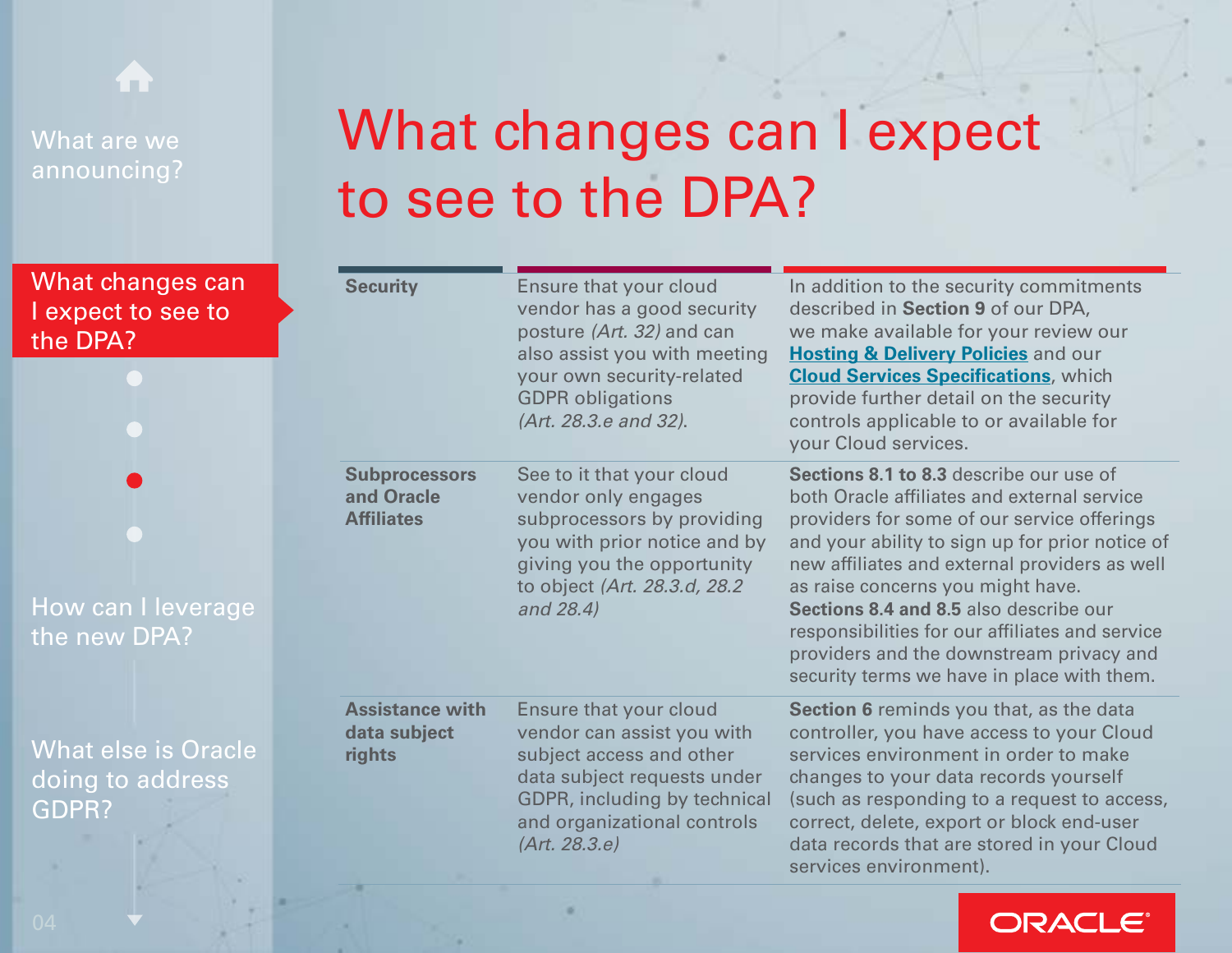

# [What are we](#page-1-0) **What changes can I expect** announcing?<br> **to see to the DPA?**

| What changes can<br>expect to see to<br>the DPA?        | <b>Incident</b><br>management<br>and breach<br>notification | Ensure that your cloud<br>vendor has a personal data<br>breach notification program<br>and can also assist you with<br>meeting your own personal<br>data breach notification duties<br>to regulators and individuals<br>(Art. 28.3.f and 33 – 34) | <b>Section 11 informs you about the controls</b><br>we have implemented to help detect and<br>respond to security incidents involving<br>personal data in your cloud environment.<br>This section also informs you about the<br>notice procedures to the extent an incident<br>qualifies as a Personal Data Breach. |
|---------------------------------------------------------|-------------------------------------------------------------|---------------------------------------------------------------------------------------------------------------------------------------------------------------------------------------------------------------------------------------------------|---------------------------------------------------------------------------------------------------------------------------------------------------------------------------------------------------------------------------------------------------------------------------------------------------------------------|
|                                                         | <b>Data retention</b><br>and deletion                       | Have your cloud vendor<br>delete or return your data at<br>the end of the provision of<br>the cloud services<br>(Art. 28.3.9)                                                                                                                     | Sections 12.1 and 12.2 describe how we<br>will make your data available for retrieval<br>upon termination of your Cloud services <sup>2</sup> ,<br>followed by a data deletion.                                                                                                                                     |
| How can I leverage<br>the new DPA?                      | <b>Audit rights</b><br>and information<br>requests          | Assist you with audits and<br>inspections and provide<br>you with any information<br>necessary to demonstrate<br>compliance with GDPR,<br>including records of                                                                                    | Sections 10.1 to 10.8 describe the process<br>for auditing our compliance with the DPA<br>and engaging our assistance for other<br>compliance needs such as sharing our<br>processor registers with you or providing<br>you with independent third-party audit                                                      |
| What else is Oracle<br>doing to address<br><b>GDPR?</b> |                                                             | processing<br>(Art. 28.3.g, 30.2 and 31)                                                                                                                                                                                                          | reports that may be available for the<br>services you have ordered, such as<br>SOC 1 Type 2, SOC 2 Type 2, ISO 27001<br>or PCI DSS.                                                                                                                                                                                 |

#### **ORACLE®**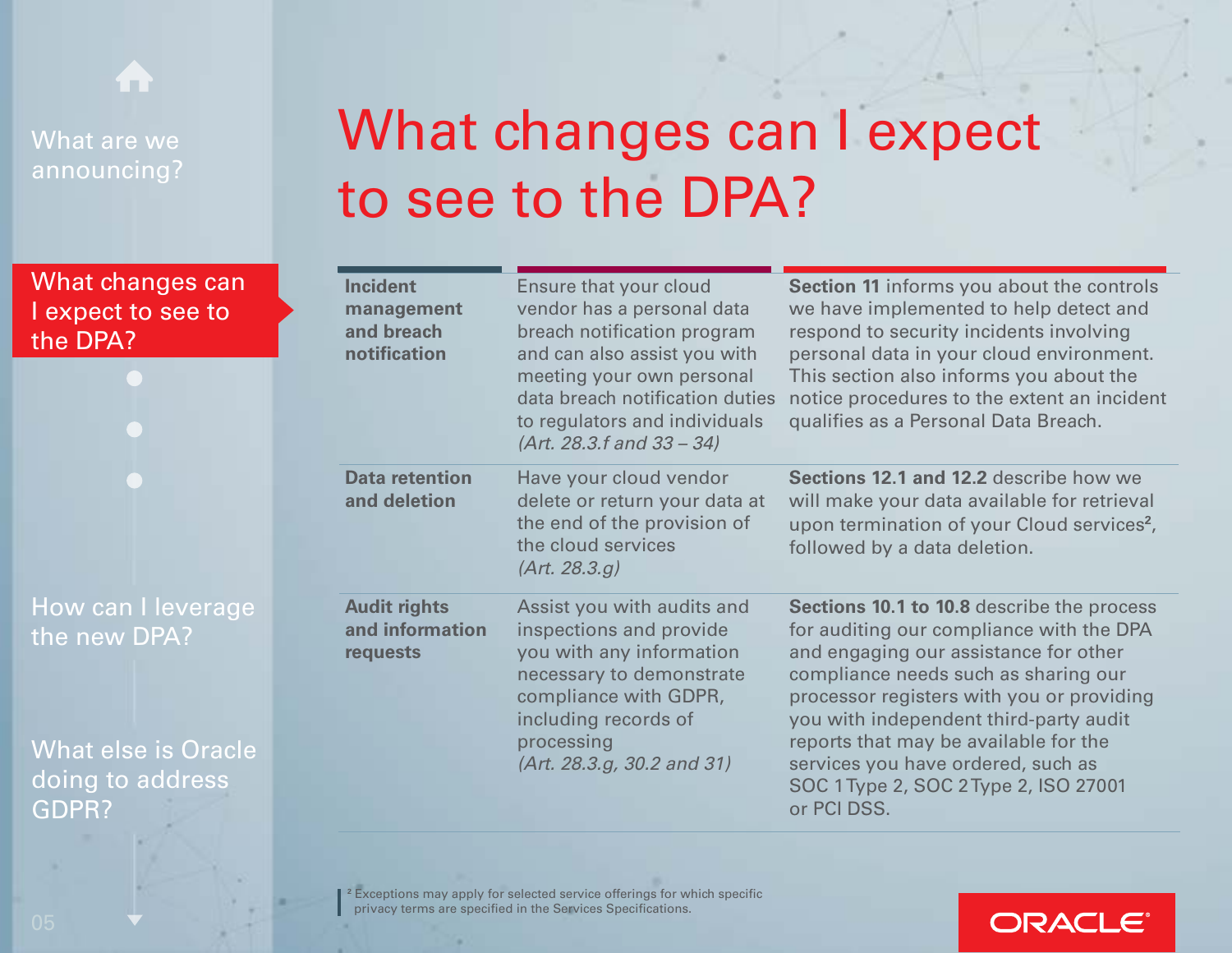<span id="page-6-0"></span>

What are we [announcing?](#page-1-0) 

[What changes can](#page-2-0)  I expect to see to the DPA?

How can I leverage the new DPA?

[What else is Oracle](#page-7-0)  doing to address GDPR?

## How can I leverage the new DPA?

We are making our new DPA broadly available $^3$  through www.oracle.com/contracts > Oracle Cloud Services > Data Processing Agreement.

### **[www.oracle.com/contracts](http://www.oracle.com/contracts)**

**3** Exceptions may apply for selected service offerings for which specifc privacy terms are specifed in your agreement.

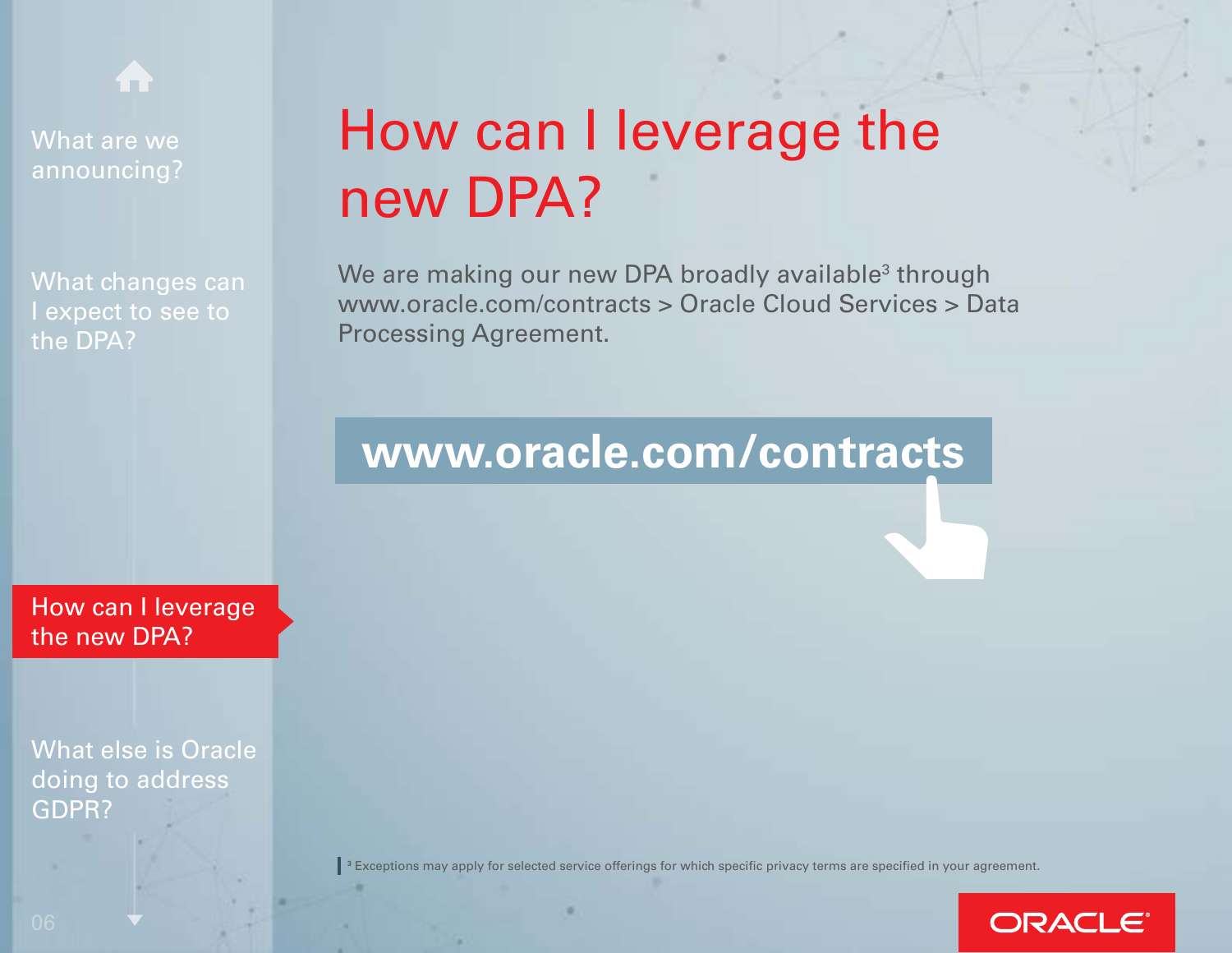<span id="page-7-0"></span>

What are we [announcing?](#page-1-0) 

[What changes can](#page-2-0)  I expect to see to the DPA?

[How can I leverage](#page-6-0) 

the new DPA?

## What else is Oracle doing to address GDPR?

For more information on our GDPR initiatives, please feel free to visit our GDPR resource pages:



**GDPR** for **[Oracle Applications](https://www.oracle.com/applications/gdpr/index.html) Resources Center** 



What else is Oracle doing to address GDPR?





**Oracle GDPR Security** 



**[GDPR and Oracle](https://www.oracle.com/marketingcloud/about/events/gdpr.html) [GDPR Resource Center](https://support.oracle.com/epmos/faces/DocumentDisplay?parent=DOCUMENT&sourceId=111.2&id=111.2 )  Marketing Cloud**  (Doc ID 111.2) in MOS

### ORACLE®